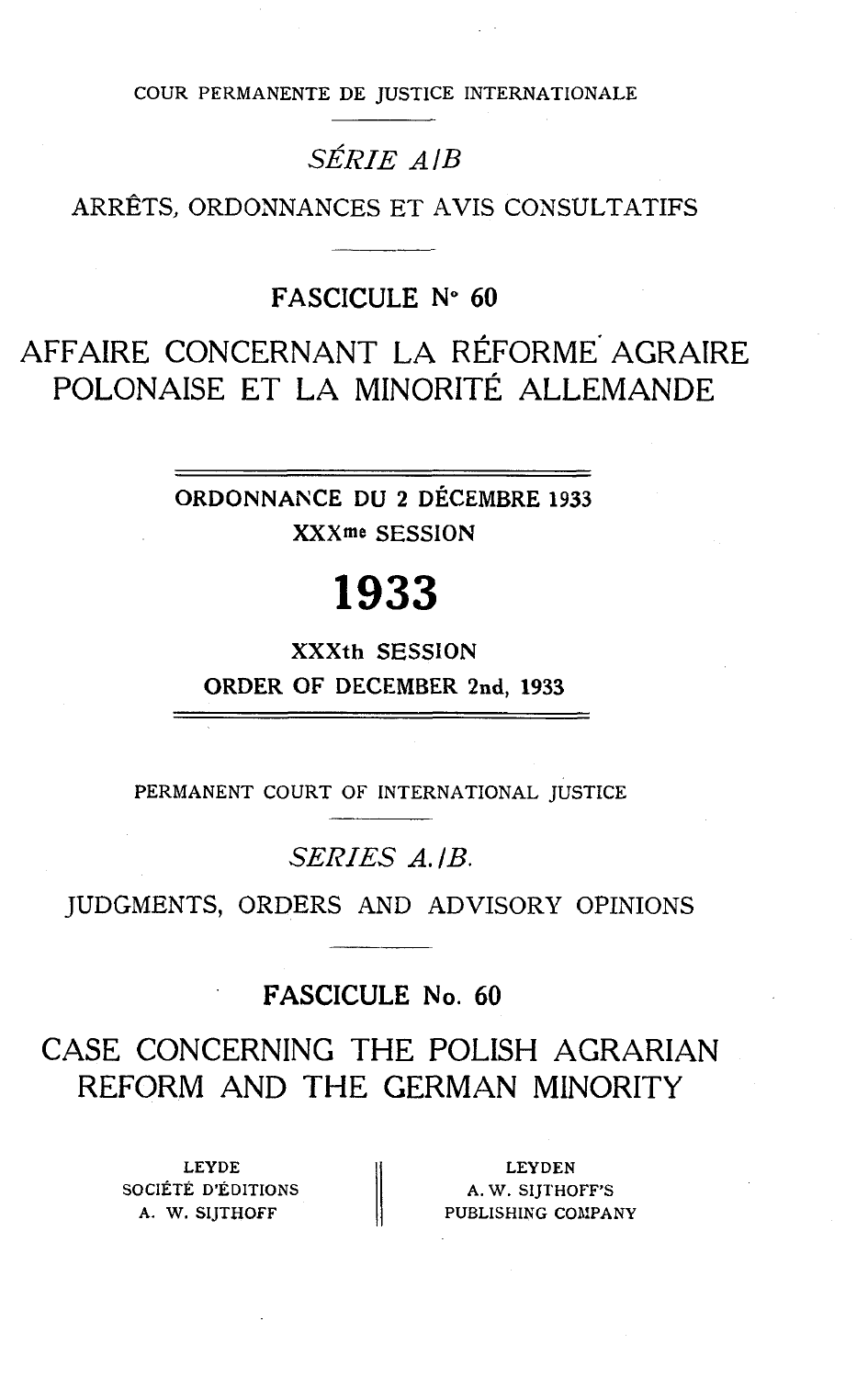### COUR PERMANENTE DE JUSTICE INTERNATIONALE

1933.<br>Le 2 décembre. Rôle g6néral **no** 60.

### Le **2** décembre. ORDONNANCE RENDUE LE 2 DÉCEMBRE **1933**

### TRENTIÈME SESSION (EXTRAORDINAIRE)

**2 décembre 1933.** 

# AFFAIRE CONCERNANT LA RÉFORME AGRAIRE POLONAISE ET LA MINORITÉ ALLEMANDE

*Pvésents* : MM. ADATCI, *Président* ; GUERRERO, *T7ice-Président* ; KELLOGG, le baron ROLIN-JAEQUEMYNS, le comte ROSTWOROWSKI, MM. FROMAGEOT, DE BUSTAMANTE, ANZILOTTI, SIT CECIL HURST, MM. SCHÜCKING, NEGULESCO, Jhr. VAN EYSINGA, M. WANG, *juges*.

La Cour permanente de Justice internationale,

ainsi composée,

après délibéré en Chambre du Conseil,

*Rend I'ovdonnance suirante* :

Vu l'article 48 du Statut de la Cour ;

Vu l'article 61 du Règlement de la Cour;

Vu la requête du rer juillet 1933 par laquelle le Gouvernement allemand a introduit devant la Cour une instance contre le Gouvernement polonais « concernant l'application de la réforme agraire » polonaise « à la minorité allemande dans les voïvodies de Posnanie et de Pomérélie, ainsi que les questions connexes », requête qui a été enregistrée au Greffe de la Cour le *3* juillet 1933 ;

Vu la désignation, par le Gouvernement allemand, de M. Viktor Bruns, professeur de droit à l'Université de Berlin, directeur de l'Institut de Droit public comparé et de Droit des gens, comme son agent ; et la désignation, par le Gouvernement polonais, de M. Thadée Sobolewski, docteur en droit,

 $20I$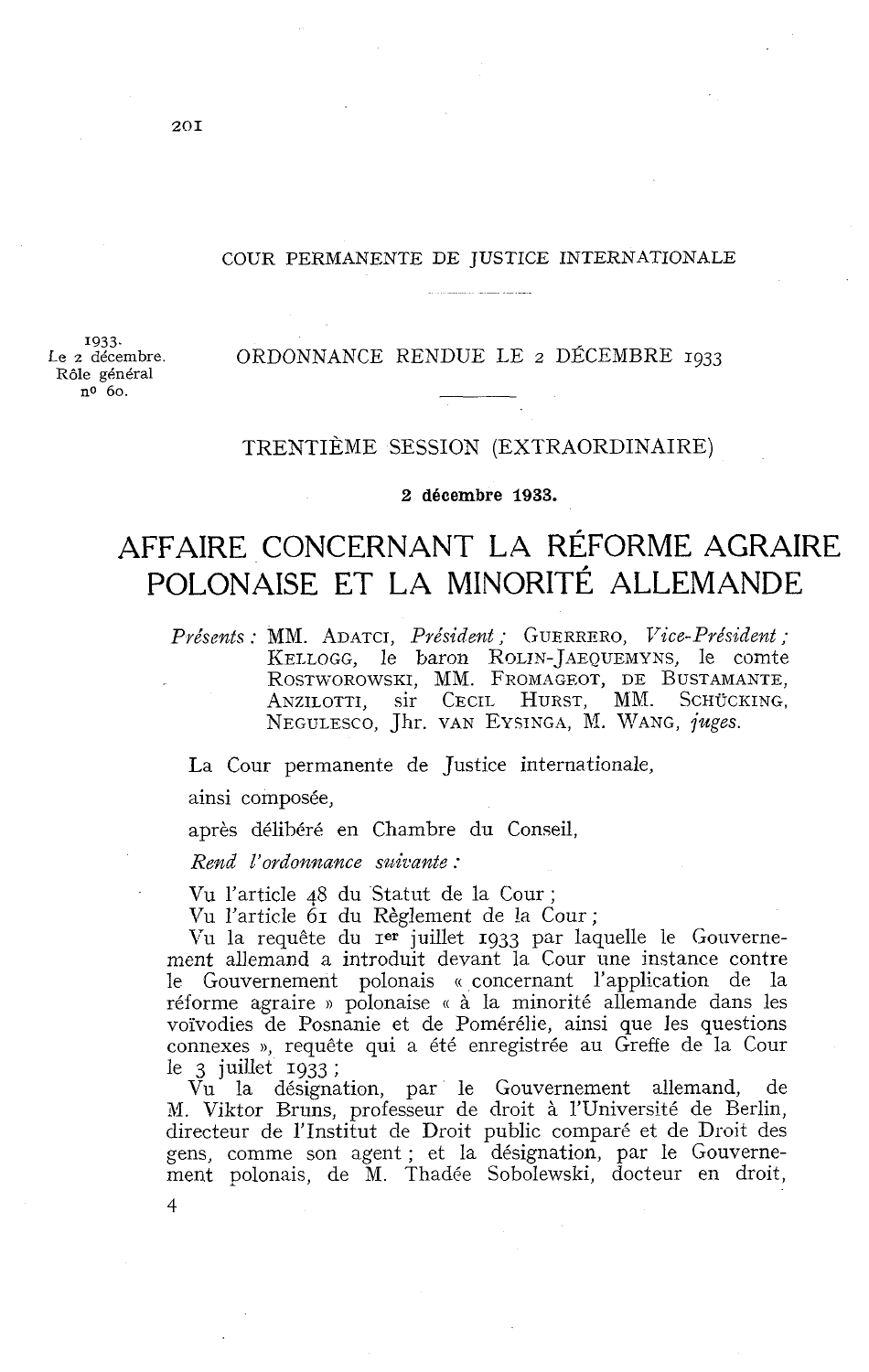### PERMANENT COURT OF INTERNATIONAL JUSTICE

### ORDER MADE ON DECEMBER znd, **1933.**

**1933,**  December and. General List : No. 60.

### THIRTIETH (EXTRAORDINARY) SESSION.

**December 2nd, 1933.** 

# CASE CONCERNING THE POLISH AGRARIAN REFORM AND THE GERMAN MINORITY

*Present* : *MM.* ADATCI, *President* ; GUERRERO, *Vice-President* ; KELLOGG, Baron ROLIN-JAEQUEMYNS, Count ROSTWO-ROWSKI, MM. FROMAGEOT, DE BUSTAMANTE, ANZILOTTI, Sir CECIL HURST, MM. SCHÜCKING, NEGULESCO, Jhr. VAN EYSINGA, M. WANG, *Judges.* 

The Permanent Court of International Justice,

composed as above,

after deliberation,

**8** 

*Makes the following Order* .

Having regard to Article 48 of the Statute of the Court ; Having regard to Article  $6r$  of the Rules of Court;

Having regard to the Application of July 1st, 1933, whereby the German Government brought before the Court a suit against the Polish Government "concerning the application of the" Polish "agrarian reform to the German minority in the voivodeships of Posnania and Pomerelia and kindred questions", which Application was filed in the Registry of the Court on July 3rd, 1933 ;

Having regard to the appointment by the German Government of M. Viktor Bruns, Professor of Law at the University of Berlin, Director of the Institute of Comparative Public Law and International Law, as its Agent ; and to the appointment by the Polish Government of M. Thadeus Sobolewski,

 $\boldsymbol{\Lambda}$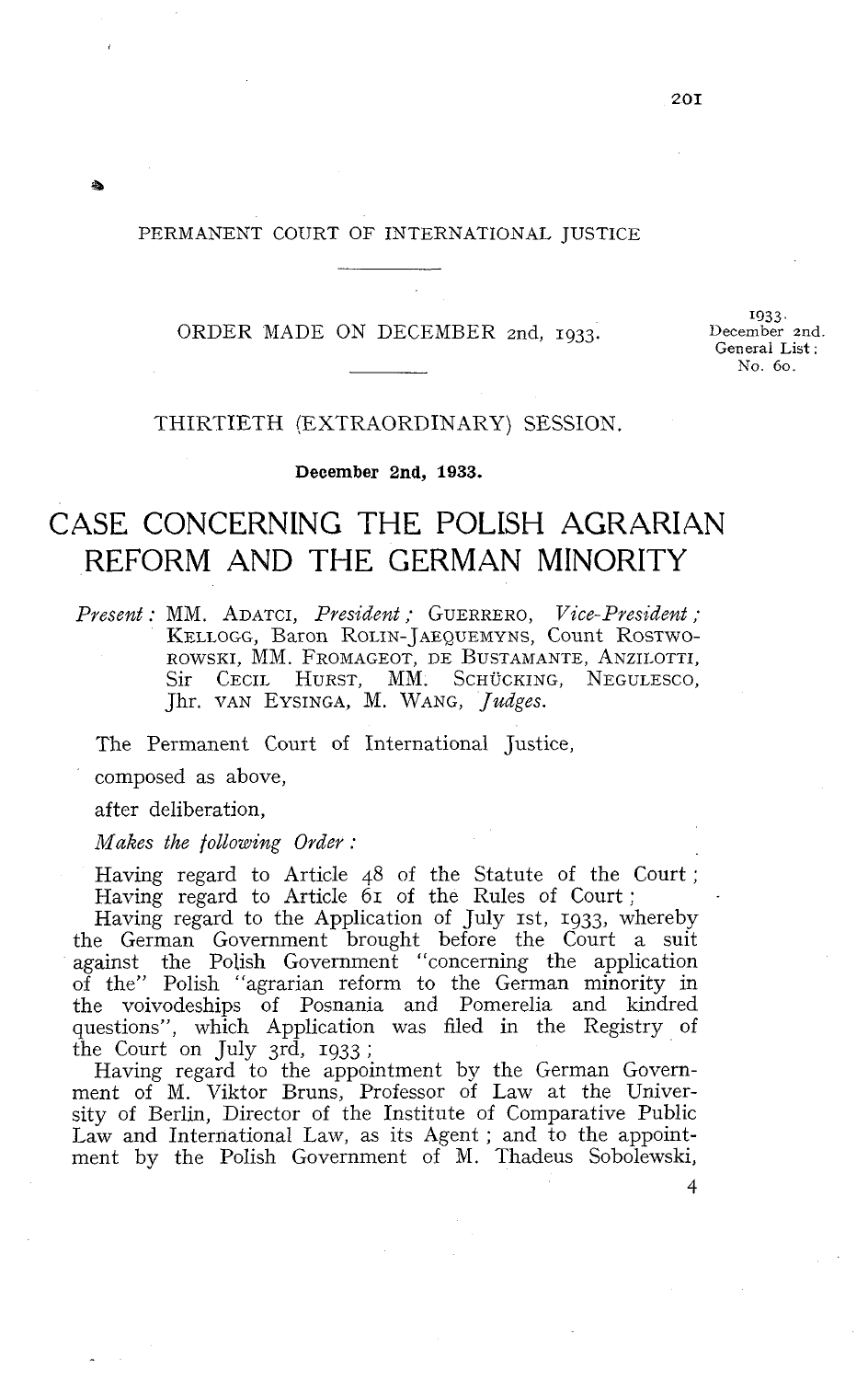### RÉFORME AGRAIRE POLONAISE

conseiller superieur à l'Office du contentieux de l'État, comme son agent ;

Vu l'ordonnance du 4 juillet 1933 par laquelle le Président son agent ;<br>
Vu l'ordonnance du 4 juillet 1933 par laquelle le Président<br>
de la Cour — celle-ci n'étant pas en session — a fixé les<br>
délois pour la présentation du Mémoire du Gouvernement délais pour la présentation du Mémoire du Gouvernement allemand et du Contre-Mémoire du Gouvernement polonais dans l'affaire, la fixation des délais pour le dépôt des Réplique et Duplique étant réservée ;

Vu l'ordonnance du 29 juillet 1933 par laquelle la Cour a rejeté la demande en indication de mesures conservatoires présentée par le Gouvernement allemand avec sa requête  $introductive$  d'instance du  $Ier$  juillet 1933;

Vu les ordonnances des 19 aoiît et **25** septembre 1933 par Vu les ordonnances des 19 août et 25 septembre 1933 par<br>lesquelles le Président de la Cour — celle-ci n'étant pas en Vu les ordonnances des 19 août et 25 septembre 1933 par<br>lesquelles le Président de la Cour — celle-ci n'étant pas en<br>session — a prorogé les délais fixés par l'ordonnance du<br>timillat 1933 : session — a prorogé les délais fixés par l'ordonnance du<br>4 juillet 1933 ;

Considérant que le délai fixé en dernier lieu pour la présentation du Mémoire devait expirer le Ier novembre 1933 ;

Considérant que, le 27 octobre 1933, le Greffier de la Cour a reçu du ministre d'Allemagne à La Haye une note aux termes de laquelle le Gouvernement allemand n'a pas l'intention de poursuivre l'affaire qu'il avait soumise à la Cour concernant la réforme agraire polonaise ;

Considérant que, conformément aux dispositions du Règlement, copie de cette communication a été transmise, à toutes fins utiles, à l'agent du Gouvernement polonais ;

Considérant que, par lettre du 15 novembre 1933, ledit agent a informé la Cour qu'en présence de l'attitude du Gouvernement allemand résultant de sa note précitée, le Gouvernement polonais ne fait aucune objection à ce que la procédure dans ladite affaire ne soit pas poursuivie et, la considérant ainsi comme close, « prie la Cour d'en donner acte » ;

Considérant que le désistement du Gouvernement allemand et l'acceptation de ce désistement par le Gouvernement polonais mettent fin à la procédure engagée ;

### LA COUR.

prenant acte de la communication reçue, le 27 octobre 1933, du' ministre d'Allemagne à La Haye, portant désistement du Gouvernement allemand de l'instance introduite par sa requête du rer juillet 1933;

donnant acte à l'agent du Gouvernement polonais de sa déclaration du 15 novembre 1933 portant acceptation par ledit Gouvernement de ce désistement ;

 $202$ 

5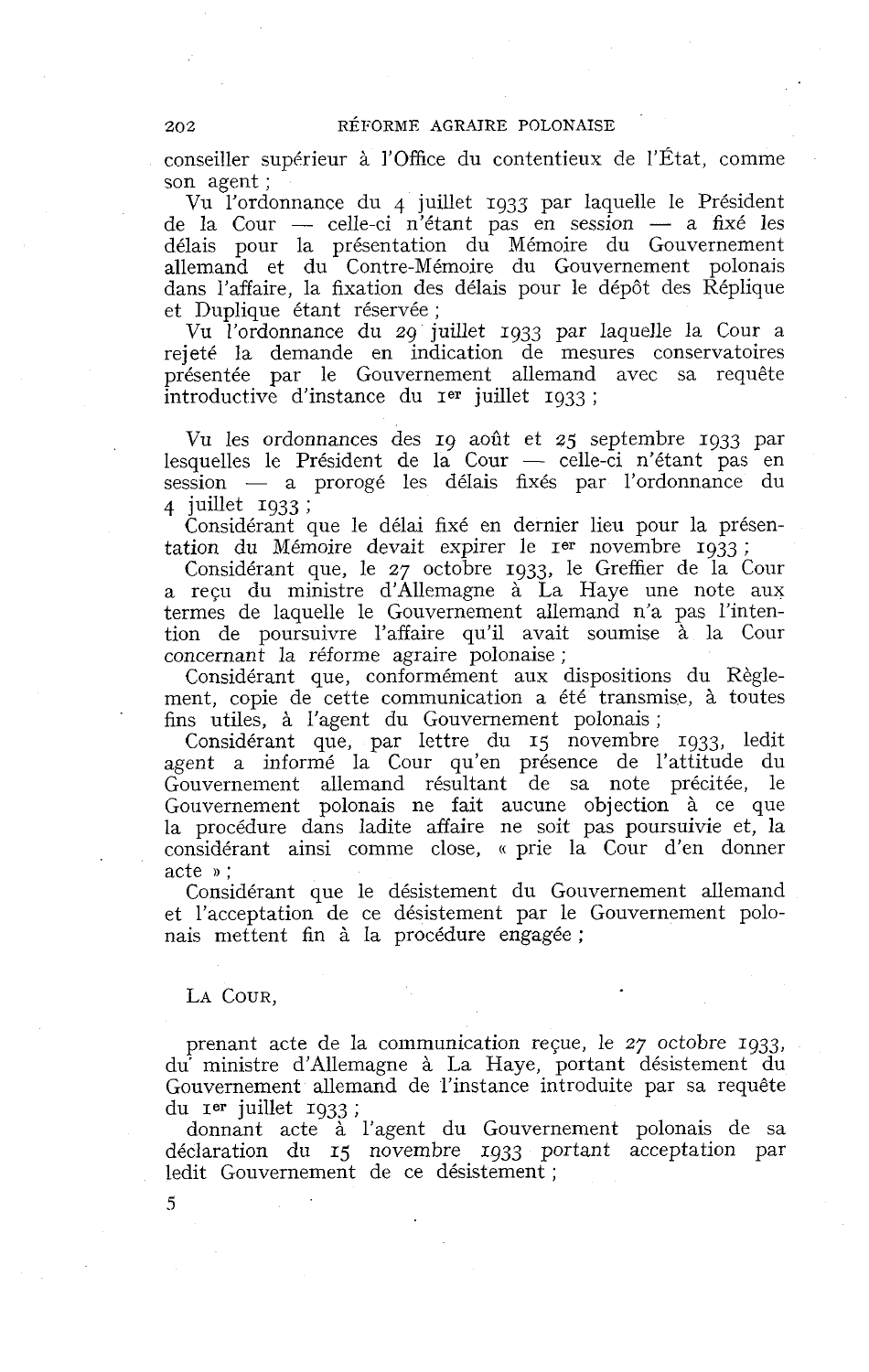Doctor of Law and Principal Counsellor at the State Litigation Office, as its Agent ;

Having regard to the Order of July 4th, 1933, whereby the President of the Court-the Court not being in sessionfixed the time-limits for the filing of the Case by the German Government and of the Counter-Case by the Polish Government in the suit, the right to fix time-limits for the filing of the Reply and Rejoinder being reserved ;

Having regard to the Order of July zgth, 1933, whereby the Court dismissed the request for the indication of interim measures of protection submitted by the German Government together with its Application of  $\tilde{J}$ uly 1st, 1933, instituting proceedings ;

Having regard to the Orders of August 19th and September 25th, 1933, whereby the President of the Court--the Court not being in session-extended the time-limits fixed by the Order of July  $4th$ , 1933;

Whereas the time-limit finally fixed for the filing of the Case expired on November 1st, 1933;

Whereas, on October 27th, 1933, the Registrar of the Court received from the German Minister at The Hague a note to the effect that the German Government does not intend to proceed with the suit concerning the Polish agrarian reform which it had brought before the Court;

Whereas, pursuant to the provisions of the Rules, a copy of this communication was transmitted, for information and any necessary action, to the Agent for the Polish Government ;

Whereas, by a letter of November 15th, 1933, that Agent informed the Court that, in view of the attitude on the part of the German Government indicated by this note, the Polish Government has no objection to the discontinuance of proceedings in this case and, as it accordingly considers them closed, "requests the Court officially to record the fact" ;

Whereas the withdrawal of the suit by the German Government and the acquiescence of the Polish Government in this withdrawal terminate the proceedings instituted ;

THE COURT,

noting the communication received on October 27th, 1933, from the German Minister at The Hague, to the effect that the German Government withdraws the suit submitted by its Application of July 1st, 1933;

placing on record the declaration made on Kovember 15th, 1933, by the Agent of the Polish Government to the effect that that Government acquiesces in this withdrawal ;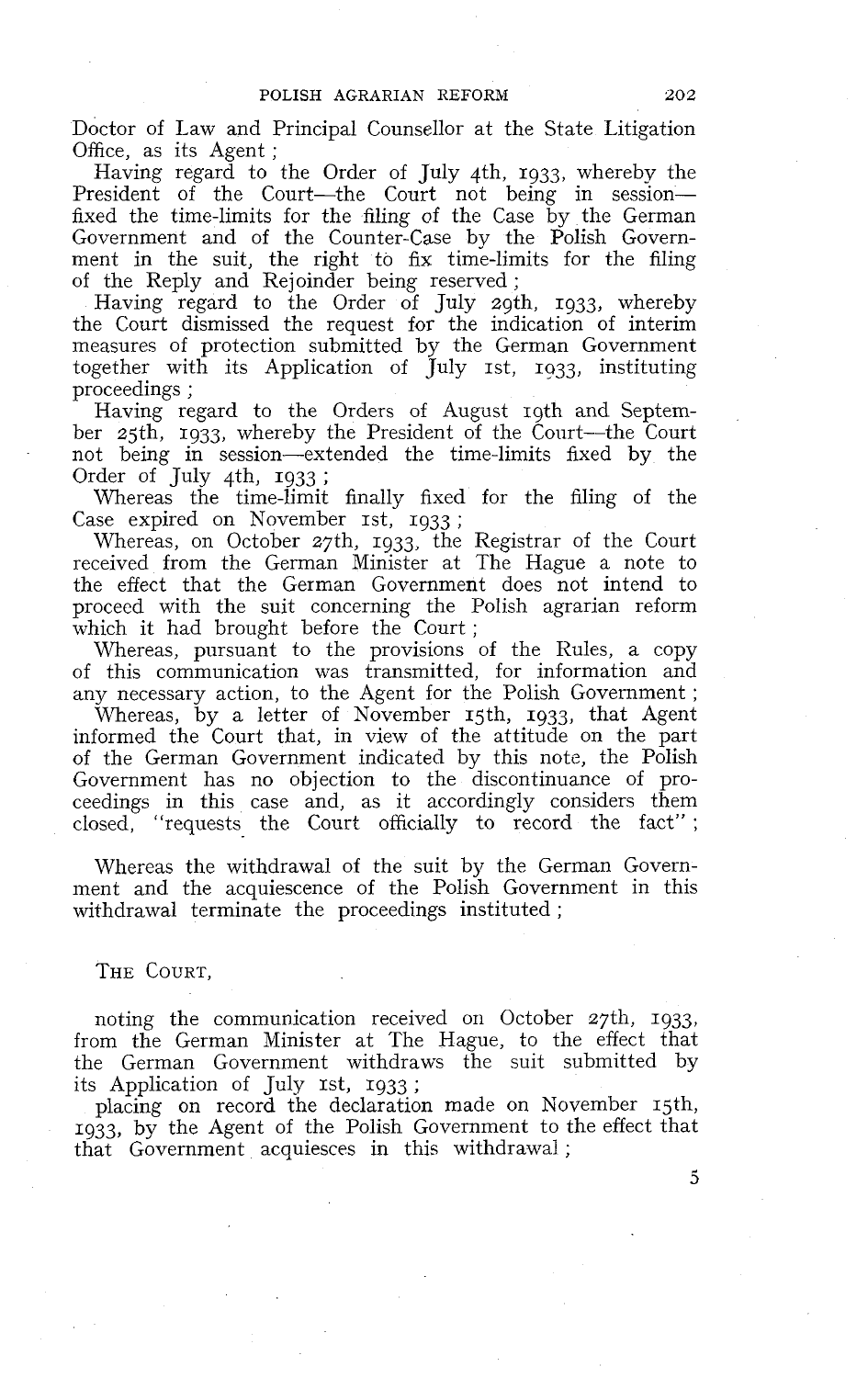déclare close la procédure ouverte par la requête du Gouvernement allemand ;

dit que ladite affaire sera rayée du rôle de la Cour.

Fait en français et en anglais, le texte français faisant foi, au Palais de la Paix, à La Haye, le deux décembre mil neuf cent trente-trois, en trois exemplaires, dont l'un restera déposé aux archives de la Cour et dont les deux autres seront transmis respectivement au Gouvernement allemand et au Gouvernement polonais.

> Le Président de la Cour : (Signé) M. **ADATCI.**

Le Greffier de la Cour : (Signé) A. **HAMMARSK** JOLD.

6